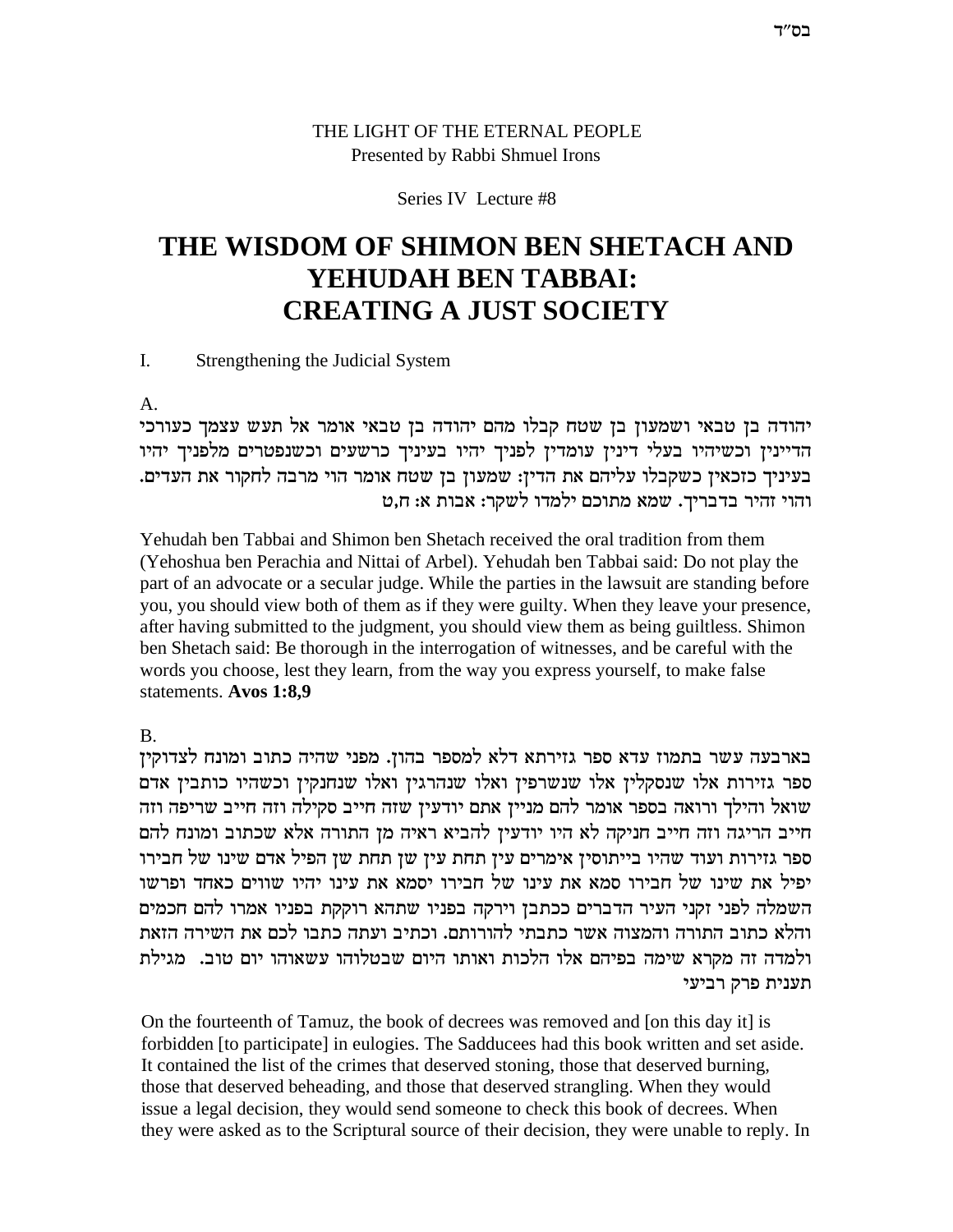addition, the Baiisusin would interpret the verse (Exodus 21:24), "An eye for an eye, a tooth for a tooth" to mean that if someone knocked out a tooth of his friend, then his tooth should be knocked out, if he blinded the eye of his friend, then his eyes should be blinded, in order that they should be equal. They interpret the verse (Deut. 22:17), "And they shall spread the cloth before the elders of the city," in a literal sense. They [also] interpret the verse (Deut. 25:9), "And she shall spit in his face," to be understood literally. The Sages told them that it is written in the Torah  $(Ex, 24:12)$ , "The Torah and 'Mitzvah' that I have written to guide them." It is also written (Deut. 31:19) "Write for yourselves the 'Shira' (the song, referring to Scripture) and study it and place it firmly in your mouths (which refers to halachos or the Oral Law)." The day that it was annulled was declared a holiday. Megilas Taanis Chapter 4

#### $\mathcal{C}$ .

בעשרים ושמונה בטבת יתיבא כנישתא על דינא: מפני שכשהיו הצדוקין יישבין בסנהדרין שלהם ינאי המלך ושלמינון המלכה יושבת אצלו ולא היה מישראל יושב עמהם חוץ משמעון בן שטח והיו שיאלין תשיבית והלכות ולא היו יודעין להביא ראיה מן התורה אמר להם שמעון בן שטח כל מי שהוא יודע להביא ראיה מן התורה יהא ראוי לישב בסנהדרין וכל מי שאינו יודע להביא ראיה מן התורה אינו ראוי לישב בסנהדרין. פעם אחת נפל דבר של מעשה ביניהם ולא היו יודעין להביא ראיה מן התורה חוץ מזקן אחד שהיה מפטפט כנגדו א״ל תן לי זמן ולמחר אני משיבך נתן לו זמן הלך וישב לו בינו לבין עצמו וכיון שראה שלא היה יודע להביא ראיה מן התורה למחר נתבייש מלבוא ומלישב בסנהדרין גדולה והעמיד שמעון בן שטח אחד מן התלמידים והושיבו במקומו אמר להם אין פוחתין בסנהדרין של שבעים ואחד. וכך היה עושה בהם יום ויום עד שנסתלקו כולם וישבה סנהדרין ישראל על דעתו ובאותו היום שנסתלקה סנהדרין של צדוקין וישבה סנהררין של ישראל עשאוהו יום טוב. מגילת תענית פרק עשירי.

On the twenty eighth of Teves, the Assembly was rightfully constituted. When the Sanhedrin, constituted of Sadducees, was in session together with Yanai (Alexander Janneus) and Salome at his side, there were none of the main body of Israel with them, with the exception of Shimon ben Shetach. They (the king, queen, and Shimon) asked of the "Sanhedrin" various questions dealing with different areas of Halacha, but they were not able to cite any sources from the Torah to support their positions. Shimon ben Shetach said to them: "Anyone who is able to support his view with a proper citation from the Torah is fit to sit on the Sanhedrin. However, anyone that cannot is not fit." Once, a case came before them that they clearly were unable to resolve by bringing a decisive proof from the Torah. One of their elders, however, tried, but was challenged by Shimon ben Shetach. The elder said: Give me time to think it through, and by tomorrow I will answer you. But, even after much thought, he was still unable to respond to Shimon ben Shetach. Too embarrassed, he did not show up the next day. Shimon replaced him with one of his own disciples. He explained to them that a Sanhedrin must be composed of 71 members and this scholar (his disciple) was the only suitable replacement. One by one he was able to eventually replace the whole Sanhedrin. The day that the process was completed was declared a holiday. Megilas Taanis Chapter 10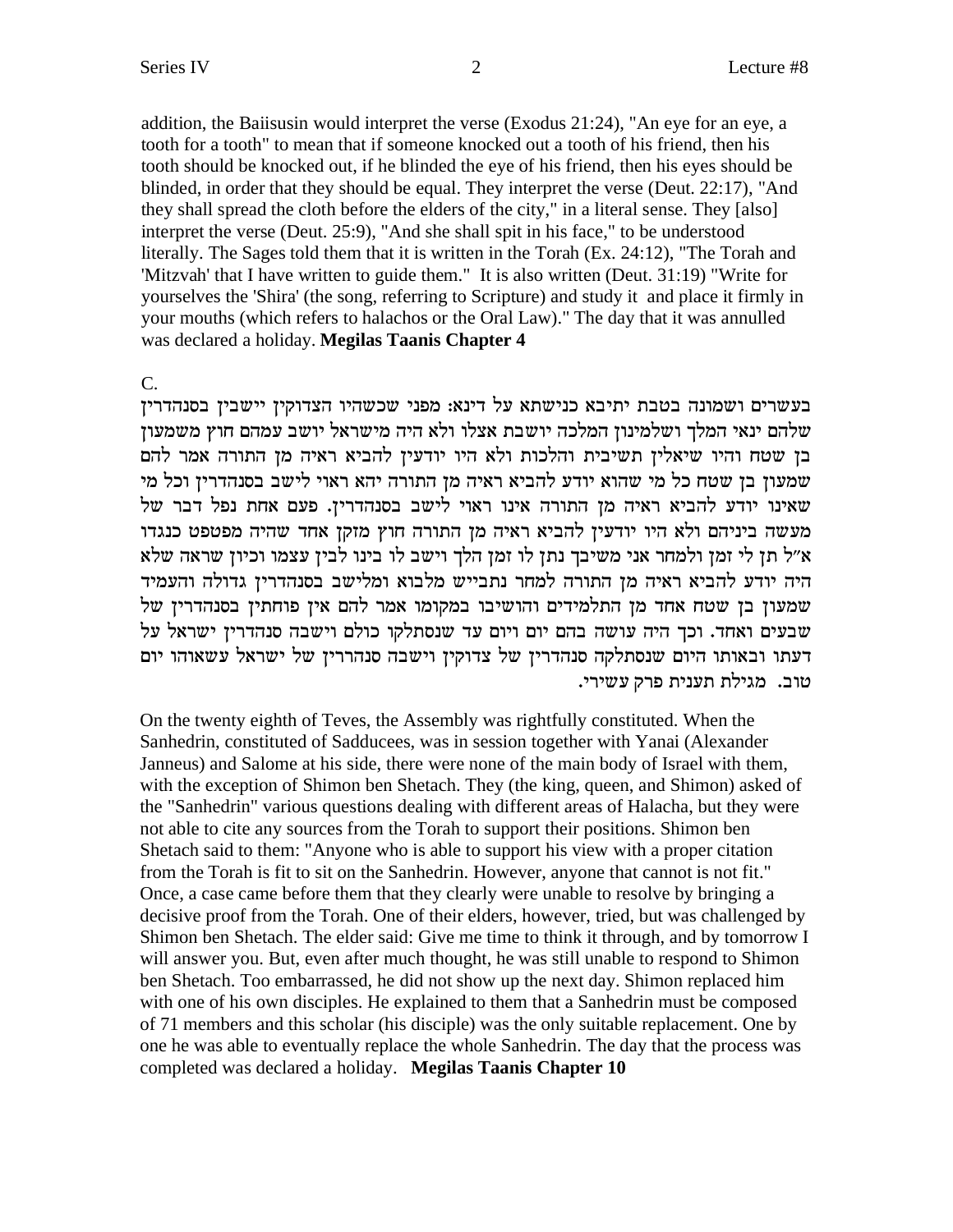#### $\Pi$ . Judicial Guidance

 $A_{1}$ 

קריביה דרבי יוחנן הוה להו איתת אבא דהות צריכה רפואה כל יומא, אתו לקמיה דר׳  $(1)$ יוחנן, אמר להו: איזילו קוצו ליה מידי לרופא. אמר רבי יוחנן: עשינו עצמינו כעורכי הדיינין. מעיקרא מאי סבר, ולבסוף מאי סבר? מעיקרא סבר: (ישעיהו נ"ח) ומבשרך לא תתעלם, ולבסוף סבר: אדם חשוב שאני. כתובות נב:

R. Yochanan's relatives had [to maintain] their father's wife who required daily medical treatment. When they came to R. Yochanan, he told them: Proceed to arrange with a medical man an inclusive fee. [Later, however], R. Yochanan remarked: 'We have put ourselves [in the unenviable position] of legal advisers'. What, however, was his opinion at first, and why did he change it in the end? At first, he thought [of the Scriptural text (Isa. 58:7),] "And thou hide not thyself from thine own flesh," but ultimately he realized [that the position of] a noted personality is different [from that of the general public]. **Kesubos 52b** 

אמר רבי חגי בשם רבי יהושע בן לוי אל תעש עצמך כעורכי הדיינין שלא לגלות  $(2)$ ליחיד את דינו. ירושלמי כתובות ד:י

Rabbi Chagai, in the name of Rabbi Yehoshua ben Levi, said, implied in the statement, "Do not play the part of an advocate," is that one should not reveal to an individual the law as it applies to his case. Yerushalmi Kesubos 4:10

# **B.**

יהודה בן טבאי ושמעון בן שטח קבלו מהם יהודה בן טבאי אומר אל תעש עצמך כעורכי הדיינין וכשיהיו בעלי דינין עומדין לפניך יהיו בעיניך כרשעים וכשנפטרים מלפניך יהיו בעיניך כזכאין כשקבלו עליהם את הדין: אל תעש עצמך כעורכי הדיינין כיצד מלמד שאם באת לבית המדרש ושמעת דבר או הלכה אל תבהל ברוחך להשיב אלא הוי יושב ושואל באיזה טעם אמרו מאיזה ענין היה הדין או הלכה ששאלוני: ובזמן ששני בעלי דינין באין לפניך לדין אחד עני ואחד עשיר אל תאמר האיך אזכה את העני ואחייב את העשיר. והאיך אזכה את העשיר ואחייב את העני ואם אחייב את העני נמצא העני אויבי ואם אזכה את העני נמצא העשיר אויבי. ואל תאמר היאך אטול ממונו של זה ואתן לזה. והתורה אמרה לא תכירו פנים במשפט (דברים א' י"ז): היה רבי מאיר אומר מה ת"ל כקטן כגדול תשמעון (שם שם) שלא יהא אחד עומד ואחד יושב אחד מדבר כל צרכו ולאחד אתה אומר לו קצר דבריך. אמר ר' יהודה שמעתי שאם רצו להושיב שניהם כאחד מושיבין אי זה אסור שלא יהא אחד עומד ואחד יושב: יהא עליך דין קטן כדין גדול דין של פרוטה כדין של מאה מנה: הוא היה אומר כל מי שיאמר לי קודם שאכנס לגדולה זו הכנס רוצה אני שארד עמו עד חייו. עכשיו שנכנסתי כל מי שיאמר לירד הימנה רוצה אני שאפיל עליו קומקומוס של חמין. שהגדולה קשה היא להעלותה וכשם שקשה היא להעלותה כך קשה להורידה. שכן מצינו בשאול בשעה שאמר לו עמוד במלכות היה מתחבא שנאמר ויאמר ד׳ הנה הוא נחבא אל הכלים (שמואל א' י' כ"ב) ובשעה שאמרו לו רד הימנה היה מחזיר אחרי דוד להרגו: שמעון בן שטח אומר הוי מרבה לחקור את העדים. מתוך שאתה חוקרן הוי זהיר בדבריך שמא מתוך דבריך ישמעו השומעין ויוסיפו עליך שקר מפני הרמאין: מסכתות קטנות מסכת אבות דרבי נתן נוסחא א פרק י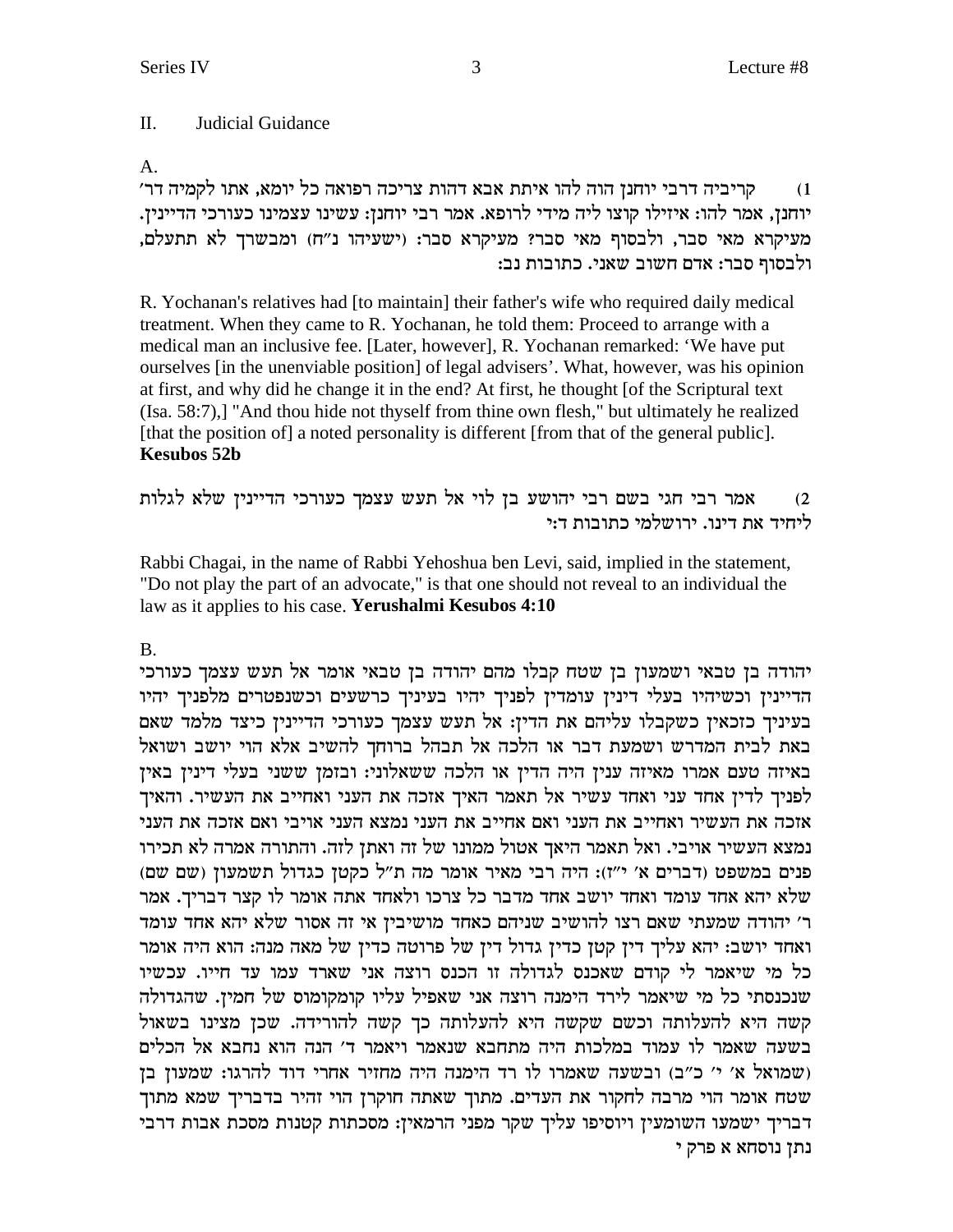**Yehudah ben Tabbai and Shimon ben Shetach received the oral tradition from [Yehoshua ben Perachia and Nittai of Arbel]. Yehudah ben Tabbai said: Do not play the part of an advocate or act as a secular judge. While the parties in the lawsuit are standing before you, you should view both of them as if they were guilty. When they leave your presence, after having submitted to the judgment, you should view them as being guiltless.** We derive from the teaching, "Do not play the part of an advocate or a secular judge" that if you enter a study hall ( *Bais Midrash* ) and hear something or a halachic statement, that you shouldn't become excited and immediately respond, but rather you should sit and inquire into the reason why the person made the statement and into the details of the background of the questionable case or halacha. When two litigants come before you to be judged, one of them poor and the other rich, you shouldn't say, "How can I declare the poor man innocent and the rich man guilty? Or how can I declare the rich man innocent and the poor man guilty? If I condemn the poor man, then the poor man will be my enemy and if I declare the poor man to be innocent then the wealthy man will be my enemy!" And don't say, "How can I take money from this party and give it to the other party." The Torah says (Deut. 1:17), "Don't favor anyone in judgment." Rabbi Meir used to say: What is the meaning of the verse (Deut. 1:17), "You shall hear the small as well as the great"? [You should not let] one of the litigants stand while the other is sitting, or let one of the litigants adequately articulate his position while you tell the other one, "Make your remarks brief." Rabbi Yehudah said: I heard that if you want to make both of them sit then it is fine. What is forbidden? To let one of them sit and make the other stand. [Another interpretation of the verse, "You shall hear the small as well as the great":] You should treat a small case like a large case. A case involving only a *pruta* (penny) should be treated like a judgment involving a hundred *moneh* (ten thousand *dinarim*). He used to say: Before I took a position of leadership, if anyone would suggest that I take such a position, I would have [been so offended that I would have] attempted to deprive him of his very livelihood. Now that I have taken such a position of leadership, if anyone who would suggest to me to relinquish my position, I would entertain the desire to pour over his head a boiling kettle of water. For it is difficult to take upon one's self an exalted position and just as difficult to relinquish it. A case in point is Saul, who, [at first,] when he was offered the throne was hiding, as it is stated in Scripture (Samuel I 10:22), "Behold, he has hidden himself among the baggage." But later, when they told him to relinquish the throne, he sought to kill David.

**Shimon ben Shetach said: Be thorough in the interrogation of witnesses.** While you are interrogating them, be careful with the words you choose, lest they listen carefully to the manner in which you express yourself and will only make more false statements, for they may well be very sharp charlatans.**Avos D'Rabbi Nosson Chapt. 10**

C.

מעשה במוכס אחד ישראל רשע אחד שמת, ובו ביום מת אדם גדול בעיר ובאו כל בני העיר ונתעסקו במטתו, וקרובי אותו מוכס הוציאו גם את מטת המוכס אחריו וקפצו עליהם אויבים והניחו המטות וברחו, והיה שם תלמיד אחד שישב לו עם מטת רבו, לאחר זמן חזרו גדולי , העיר לקבור את החכם ונתחלפה להם מטתו בשל מוכס, והיה אותו תלמיד צועק ולא הועיל וקרובי המוכס קברו את החכם, ונצטער בה אותו תלמיד מאד, מה חטא גרם ליקבר זה בבזיוז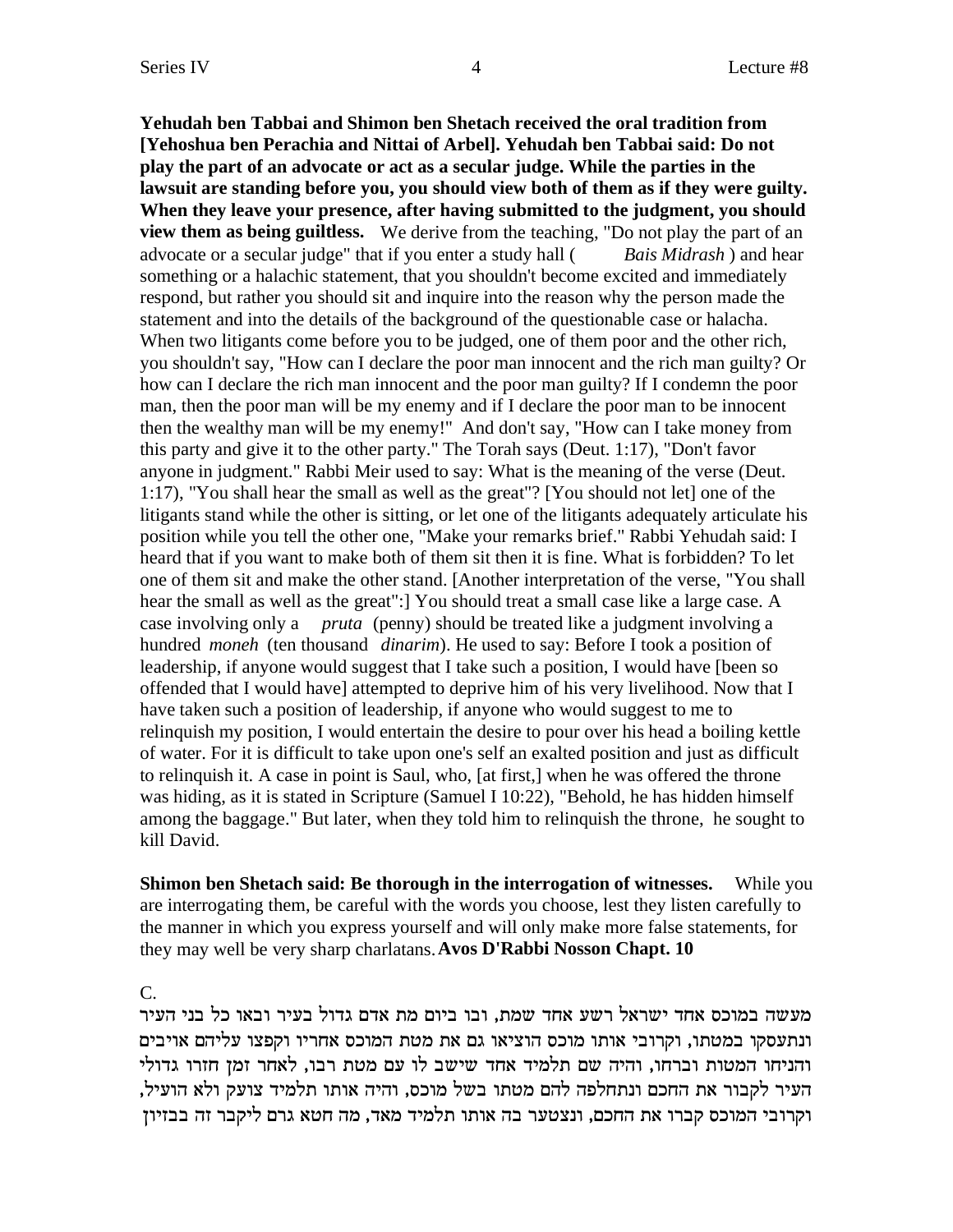ומה זכה אותו רשע ליקבר בכבוד גדול כזה נראה לו רבו בחלום ואמר לו: אל תצטער, בא ואראך בכבודי בגן עדן בכבוד גדול ובא ואראך אותו האיש בגיהנם וציר של פתח גיהנם סובב באזניו, אבל פעם אחת שמעתי בגנות תלמידי חכמים ולא מחיתי ולכן נענשתי, וזה פעם אחת הכין סעודה לשר העיר ולא בא שר העיר ־ וחילקה לעניים, וזה היה שכרו, אמר אותו תלמיד: עד מתי יהא אותו האיש נדון בדין קשה אמר לו: עד שימות שמעון בן שטח ויכנס תחתיו, אמר לו: למה אמר לו: מפני נשים מכשפניות ישראליות שיש באשקלון ואינו עושה בהן דין. למחר סיפר אותו תלמיד דברים לשמעון בן שטח, מה עשה ־ כינס שמונים בחורים בעלי קומה, והיה אותו היום יום גשמים, ונתן כד גדולה ביד כל אחד ואחד וקיפל טלית בתוכם ואמר להן הזהרו בהן שהן שמונים, ובשעה שתכנסו יגביה איש אחת מהן מן הארץ ושוב אין מכשפות שולטות בכם, ואם לאו לא נוכל להם, הלך לו שמעון בן שטח לטרקלין שלהם והניח הבחורים מבחוץ, אמרו לו: מי אתה אמר להן: מכשף אני ולנסותכם בכשפים באתי, אמרו לו: ומה כשפים בידך אמר להן: יכולני להביא לכם שמונים בחורים , עטופי טליתות נגובות ואף על פי שהוא יום גשמים, אמרו לו: הנראה יצא לחוץ ורמז להם הוציאו הטליתות מן הכדים ונתעטפו בהן ונכנסו, ואחז כל אחד את אחת ־ מהן והגביה חיכלו להם והוציאום ותלאום כולם, ונתקנאו קרוביהם בדבר, ובאו שנים מהם וכוונו דבריהם והעידו על בנו של שמעון בן שטח חיוב מיתה ונגמר דינו, וכשהיה יוצא ליסקל אמר: אם יש בי עון זה לא תהא מיתתי כפרה לי, ואם אינו כן תהא מיתתי כפרה על כל עונותי וקולר תלוי בצואר עדים, ושמעו אלו וחזרו בהם ונתנו טעם לדבריהם מחמת שנאת הנשים ־ ואף על פי : כן לא נפטר. רש״י סנהדרין מד

#### III. An Era of Peace and Prosperity

A. So Alexandra, when she had taken the fortress, acted as her husband had suggested to her, and spoke to the Pharisees, and put all things into their power, both as to the dead body, and as to the affairs of the kingdom, and thereby pacified their anger against Alexander, and made them bear good will and friendship to him; who then came among the multitude, and made speeches to them, and laid before them the actions of Alexander, and told them that they had lost a righteous king; and by the commendation they gave him, they brought them to grieve, and to be in heaviness for him, so that he had a funeral more splendid than had any of the kings before him. Alexander left behind him two sons, Hyrcanus and Aristobulus, but committed the kingdom to Alexandra. Now, as to these two sons, Hyrcanus was indeed unable to manage public affairs, and delighted rather in a quiet life; but the younger, Aristobulus, was an active and a bold man; and for this woman herself, Alexandra, she was loved by the multitude, because she seemed displeased at the offenses her husband had been guilty of. **Antiq. Book XIII 16: 1**

B. So she made Hyrcanus high priest, because he was the elder, but much more because he cared not to meddle with politics, and permitted the Pharisees to do everything; to whom she also ordered the multitude to be obedient. She also restored again those practices which the Pharisees had introduced, according to the traditions of their forefathers, and which her father-in-law, Hyrcanus, had abrogated. So she had indeed the name of the Regent, but the Pharisees had the authority; for it was they who restored such as had been banished, and set such as were prisoners at liberty, and, to say